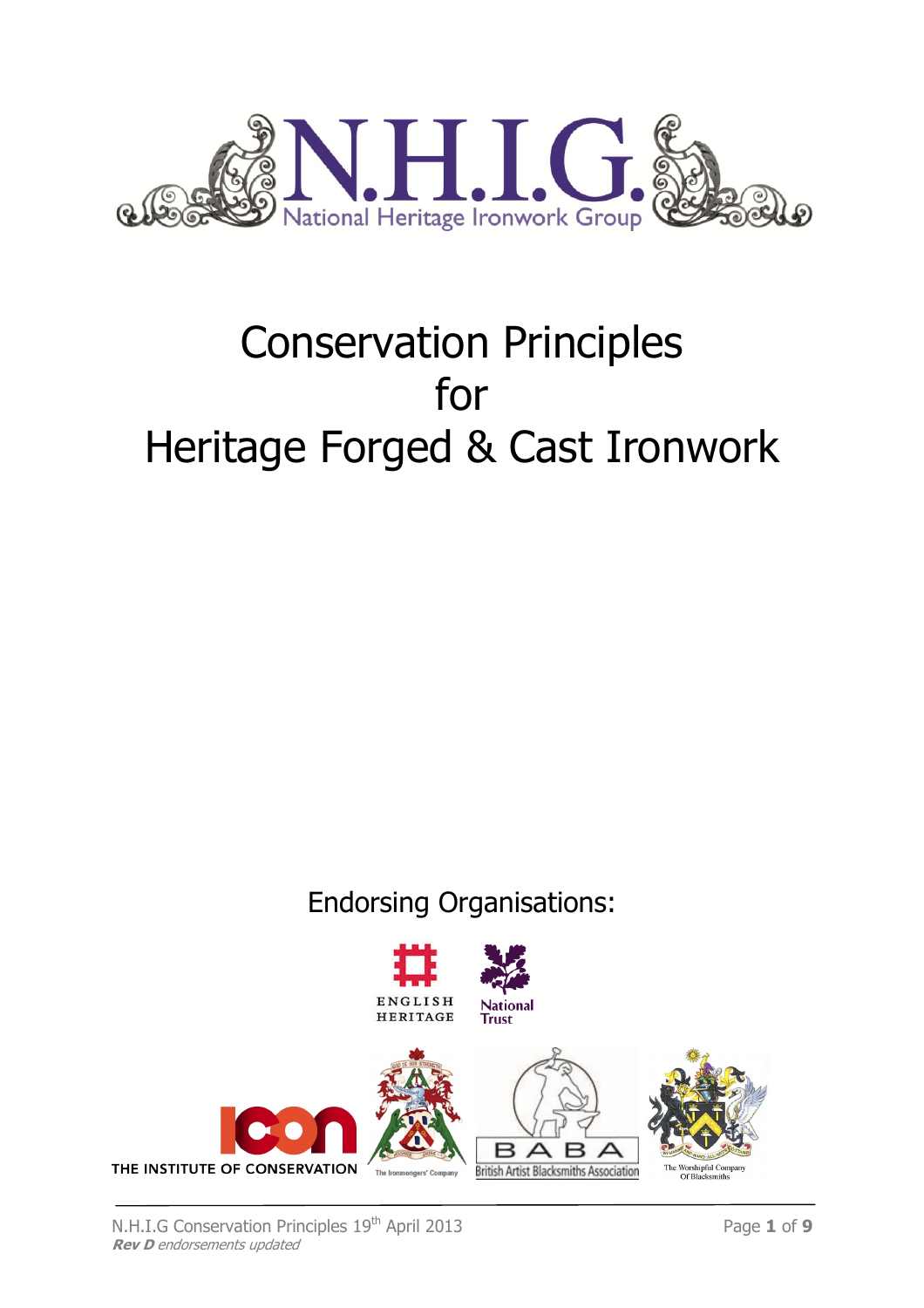# INTRODUCTION

The National Heritage Ironwork Group (NHIG) was formed in 2009 to raise awareness and understanding of the importance of the various forms of heritage ironwork in the historic environment, as opposed to other types of fabrication which involve different skills and techniques.

All heritage forged and cast ironwork is an integral part of the historic environment, both in terms of functional parts and decorative elements.

To ensure that the skills of the Heritage Ironworker and Blacksmith are recognised, preserved and promoted, the NHIG intend to set up a nationally accredited training and development programme.

It is the duty of all professionals and practitioners to promote good conservation practice in order to safeguard the long term survival and integrity of heritage ironwork. This document has been developed to enable blacksmiths to uphold best practice in the care and conservation of heritage ironwork, and to be shared with clients in the commissioning process.

The following principles have been endorsed by the membership of the NHIG and leading conservation organizations as set out in Appendix B, and have been peer reviewed.

# Core Principles:

- To analyse, understand and assess the significance of the object prior to undertaking any decisions regarding intervention.
- To record the object as found and at all stages of work.
- To care for and maintain the object to halt or minimise ongoing deterioration.
- To retain maximum original / existing material.
- Interventions should be reversible, but where this is impossible, interventions must respect the significance of the object.
- Professionals and practitioners must be competent in ironwork conservation and source specific expertise where needed.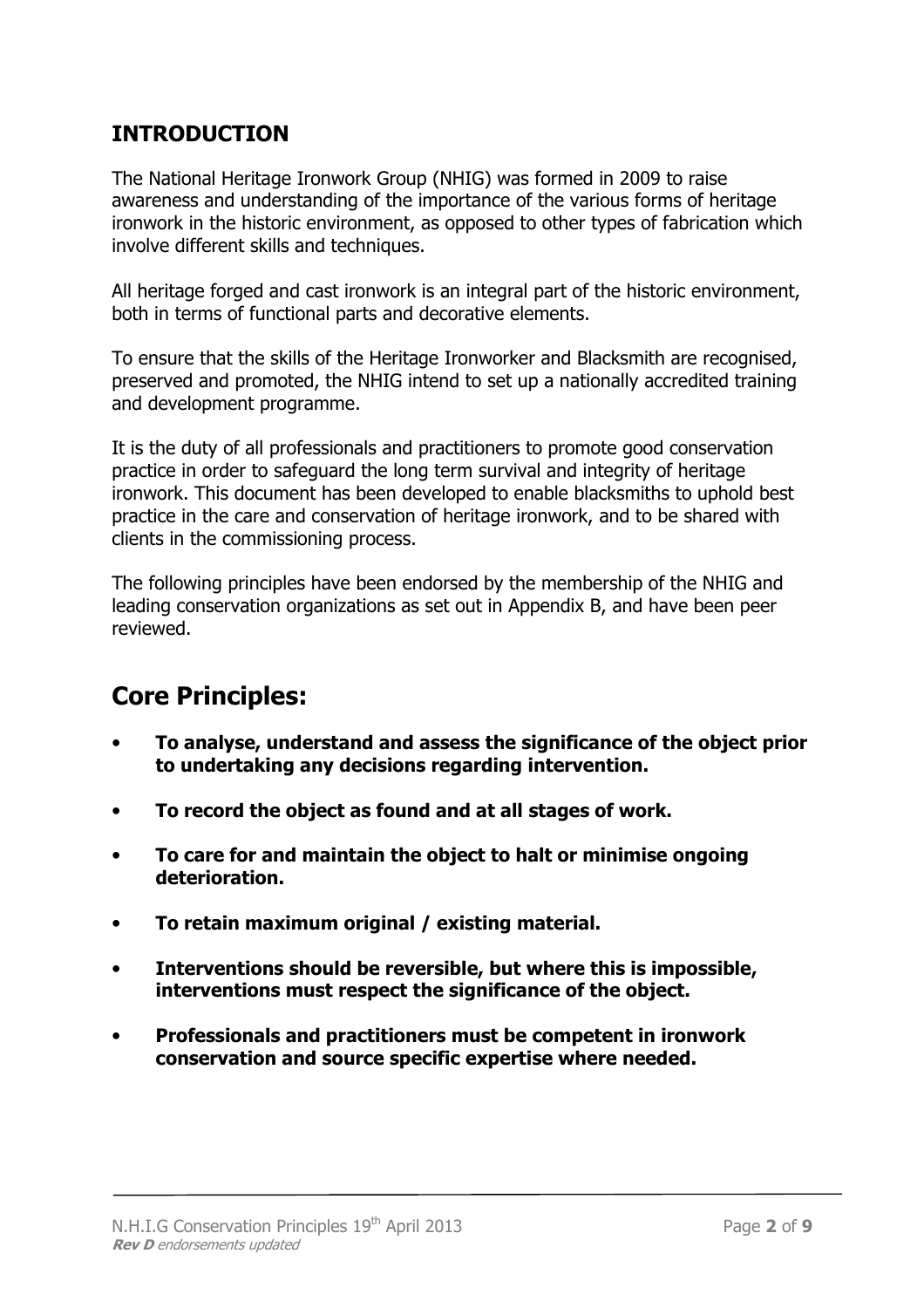# Good Practice

# 1. Consideration and understanding of significance

This is fundamental to the practical application of our Core Principles.

**Significance** is the historic, aesthetic, technological or social value for past, present or future generations in terms of:

- Age.
- Uniqueness of design, scale, materials, etc. when originally made.
- Rarity as a survivor of its type.
- Example of past style, design, innovation, use of materials, constructional practice, etc.
- Association with people, places or events.
- Contribution to its setting or context.
- Spiritual, political, or cultural significance.
- Exceptional aesthetic qualities of form, colour, decoration, etc. and the contribution made to the immediate environment or landscape.
- Condition, extent of the original material and ability to perform its function.

## 2. Retention of as much existing material as possible

This is a fundamental requirement of conservation work and takes priority over cost, serviceability and aesthetics.

The following increasing degrees of intervention should be followed:

- 1) Minimal intervention or alteration of existing material, form and evidence.
- 2) Minimal disturbance, with work carried out in-situ where practical.
- 3) Stabilization (eg. propping, improving the environment, removal of rust and similar holding operations).
- 4) Strengthening where structurally inadequate.
- 5) Restoration should only be undertaken where all other options have been discounted.

If all options for treatment of the original have been exhausted an object may be retired and archived, and only then may new or replica elements be considered.

Wasted, holed and cracked components must be repaired by patching or reinforcing in preference to being renewed. Fastenings must be repaired and re-used where possible.

Non-reversible techniques may be used only where this is unavoidable, to allow retention of a component or assembly of greater significance.

## 3. Use of techniques and materials as originally used

Details of the original materials and techniques used should be identified and preferably adopted for new parts. However, if the original type, section, or grade of material is permanently unobtainable, or service requirements make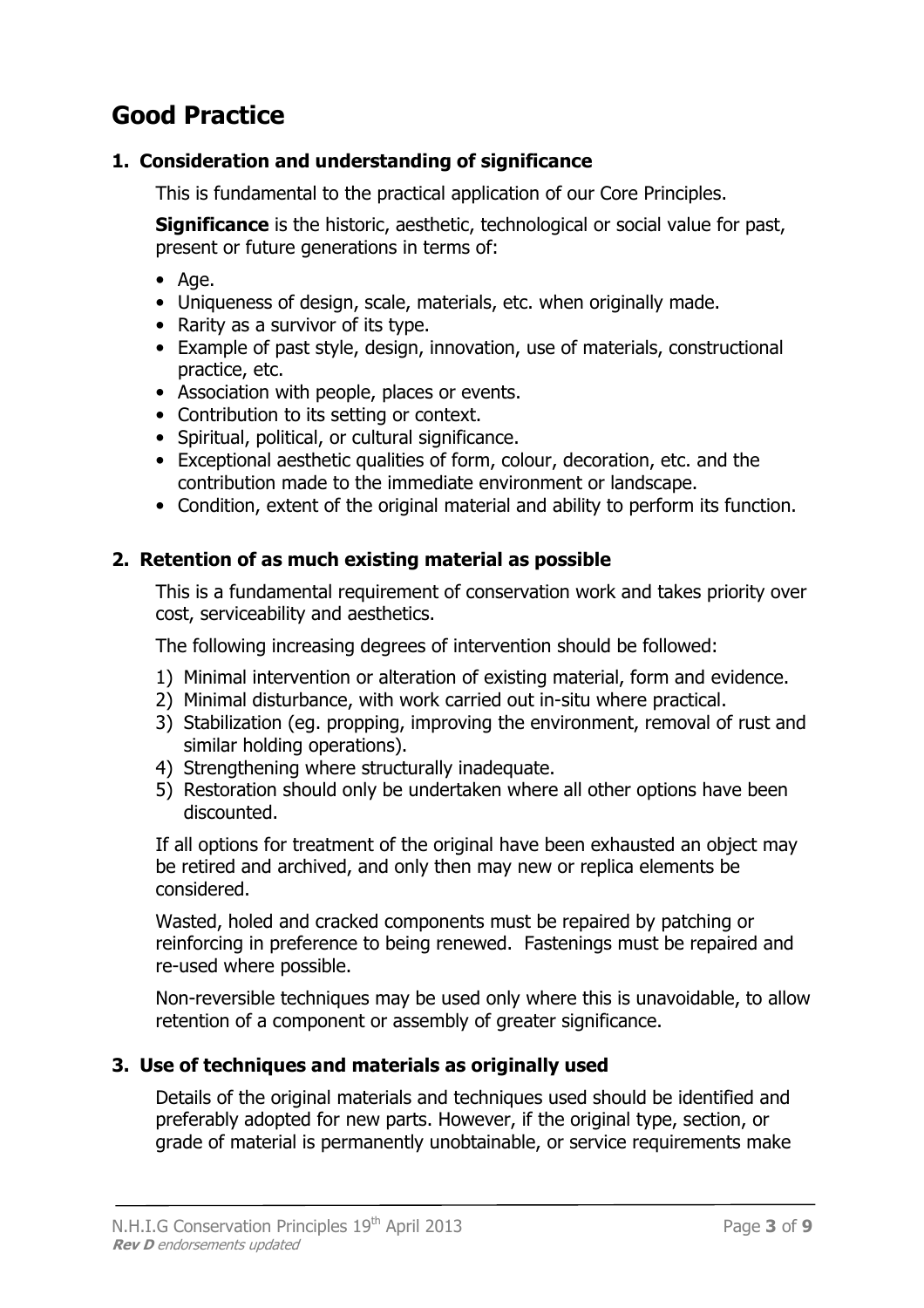its use inappropriate, the material with the nearest physical properties may be used.

Decisions on the use of materials and techniques must at all times respect the principles of minimal intrusion and loss of evidence.

- New components should exactly replicate the method of construction, form and detail of originals, including joint and fixing details, and should be identified by discreet date stamps were possible.
- Castings should be replicated in the same method and grade as originals and cast in sand moulds using originals as patterns where possible.
- Fixings should be by the method and material used originally where possible.
- The recipe of bedding and 'rust-joint' compounds must be analysed and reused wherever possible.

# 4. New material should be identifiable

The name of the Conservator and the date of the work should be identified on replacement components where practical.

For example:

- By stamping onto replacement forged components.
- By raised lettering and numerals on new castings.
- By use of brazing to distinguish a new patch from original wrought iron.

This information must also be recorded in conservation records.

#### 5. Parts and materials that cannot be re-used

Components, including wasted / rusted fragments, and samples of original materials that cannot be retained in use, must be stored in a secure and stable environment, preferably close to where they originated. Where possible entire parts should be stored; otherwise good representative samples.

The original location of stored items must be identified by individual tags or labels, and full details included in the conservation record.

## 6. Improvement of immediate environment

Where practicable, the environment of historic ironwork should be improved by protection from the elements, covering, coating, packing, dehumidification, reduction of pollutants, control / removal of vegetation, debris etc, and by measures to prevent de-stabilisation or theft.

## 7. Relocation to a less destructive environment

Historic ironwork should be retained in its original location, protected from damage, deterioration and theft.

If, after extensive efforts at preservation in situ it is generally agreed that relocation is the only practical means of ensuring medium-term survival, ironwork and its context should be recorded fully, fixings carefully released , and ironwork moved as short a distance as practicable to stable and secure conditions by skilled operatives.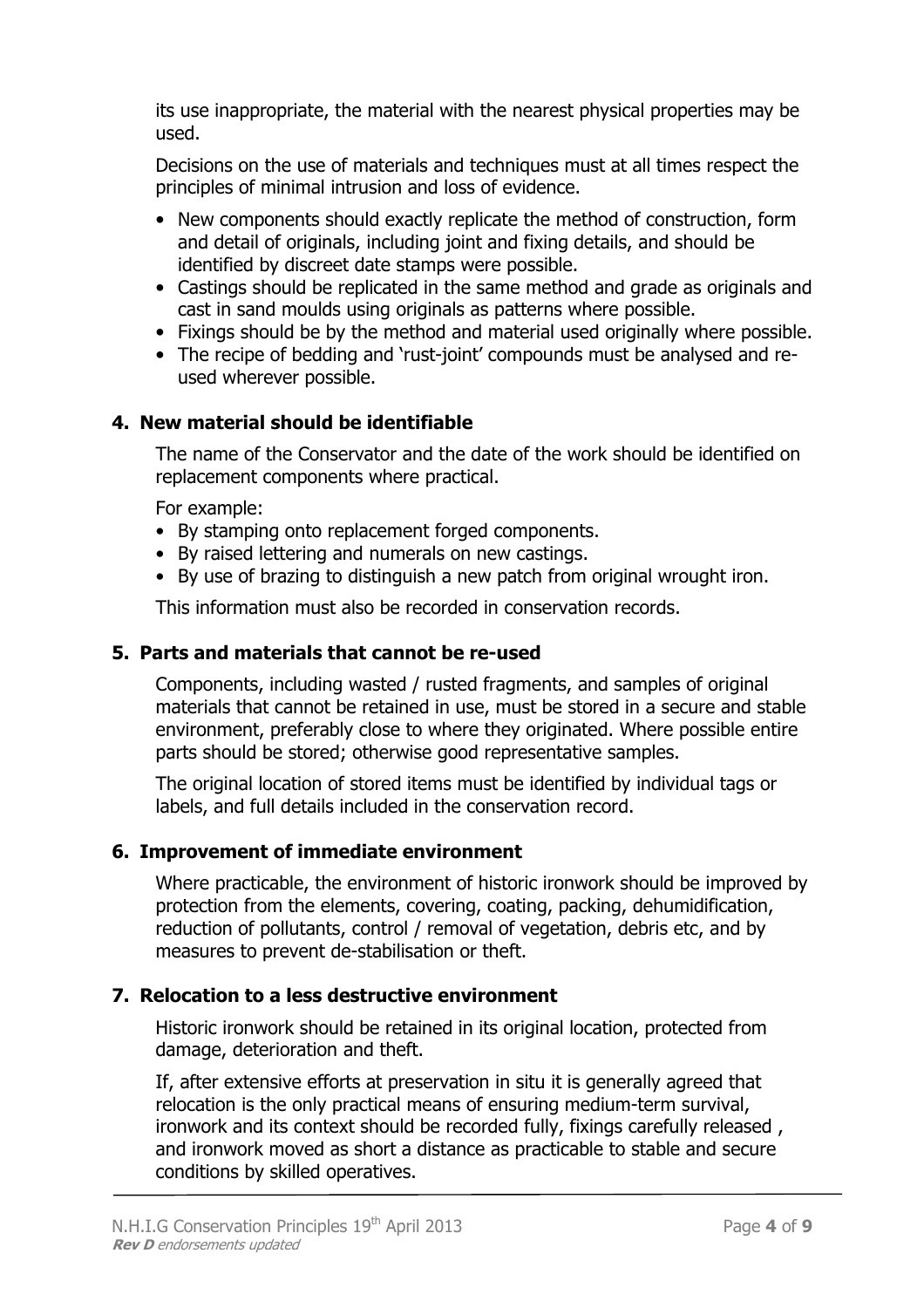Ironwork should be moved in sections as large as practicable with minimal disassembly. Components must be tagged, recorded and reassembled fully at the new location without delay.

All stages of the work should be recorded fully and records archived.

# 8. Protection of surfaces

The corrosion of surfaces is a threat to the survival of ironwork in an exposed environment. Surface coatings were commonly used and are historically important, so past coatings should be retained if sound, and localized defects made good where possible.

Paint samples should be taken and analyzed before any intrusive work takes place, and samples should be retained as part of the conservation record.

In general the original type and colour of coating should be used. However, if difficult access or severe conditions make it unlikely that the medium-term preservation of historic ironwork will be achieved using traditional paints, a modern substitute may be used, preferably retaining existing coatings in full or part if sound. Past finish colour, decoration and level of sheen should be adopted.

Where removal of existing coatings is unavoidable, only techniques that minimise the risk to the surfaces may be used. The least intrusive/risky cleaning method consistent with achieving a stable, clean surface should be selected.

Soundly adhering forge-scale on wrought ironwork, foundry scale on castings and surface evidence generally should be retained where possible.

Paints must be applied in accordance with the manufacturer's instructions by skilled operatives. Where modern-specification paint is applied over a traditional paint, adhesion and stability should be tested by sample areas left to weather over several months.

# 9. Use of additional materials or structure for strength or support

Where ironwork is weakened or subject to increased stresses that cannot be relieved, structures may be strengthened by applying additional props, stays, ties or materials bonded on. These should be minimally intrusive and reversible where possible.

Care must be taken to avoid water traps and damaging point-loads where the new structure fixes to the original. Stiffening flexible structures and changing stress regimes in a way potentially damaging to the ironwork must be avoided.

# 10. Use of replicas

In exceptional circumstances use of replicas may be considered, for example where ironwork is subject to wear, or is at risk of serious damage and corrosion or theft, its on-going preservation may best be achieved by creating a replica, and retiring the original from service.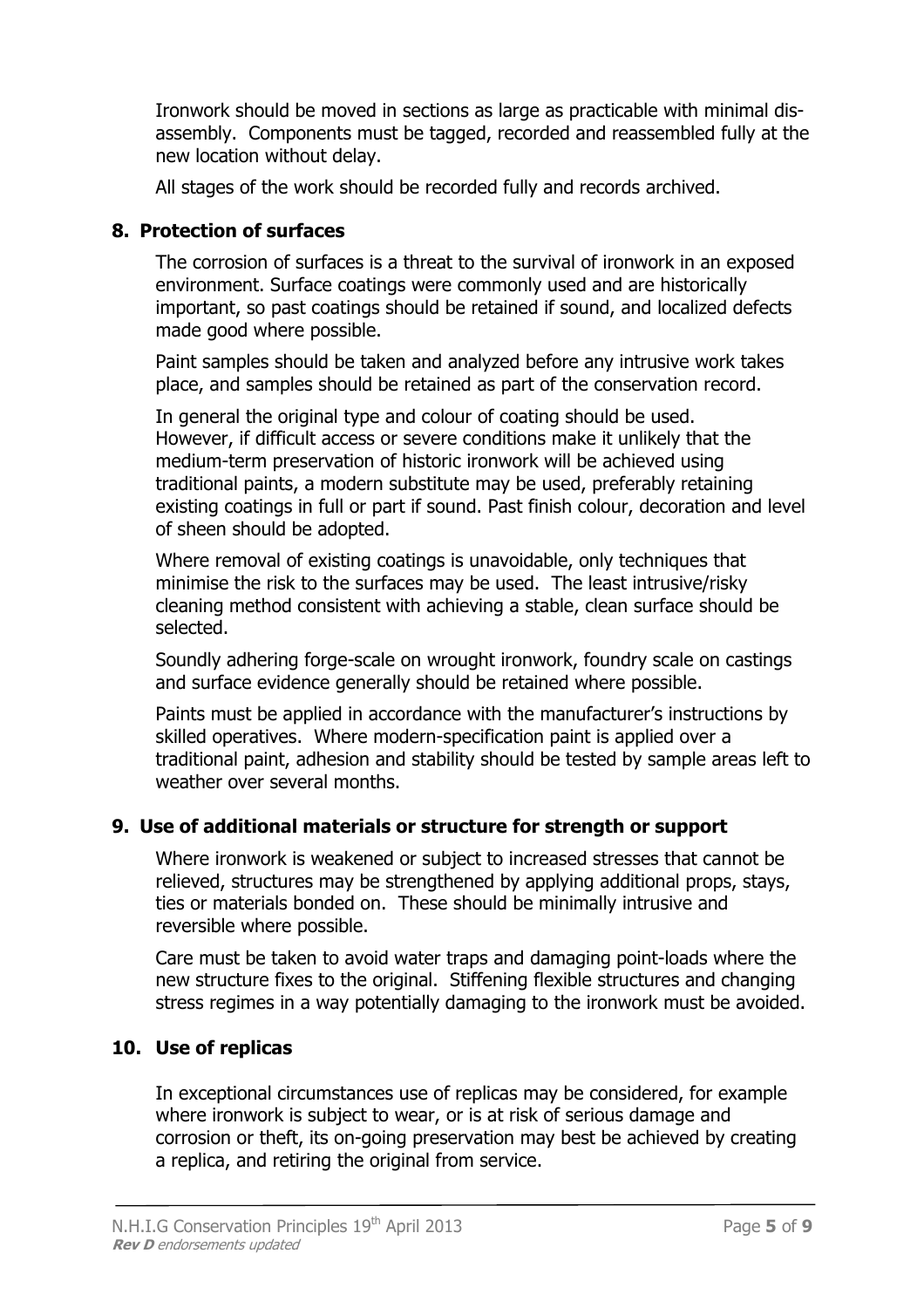This must not be promoted if it is liable to result in the care and maintenance of the original being neglected.

A replica must remain distinguishable from the original after it has aged or weathered, so may need to be stamped or signed and dated with the new installation date. Replicas are of particular value where service-requirements have increased, compromising the integrity or safety of the original object or originals are missing.

#### 11. Planned maintenance

Maintenance is vital to minimise the rate of deterioration of historic materials, and should be:

- Planned to allow advance allocation of resources.
- Regular, so that it is not forgotten.
- Adequately funded.
- Thorough and effective.

The long term preservation of ironwork can only be achieved through regular and thorough inspection by competent practitioners.

A condition survey should be undertaken to:

- Identify present and potential deterioration, damage and loss.
- Recommend a course of action.
- Facilitate the budgeting and carrying out of maintenance and conservation work.

Inspection and maintenance should include:

#### **ANNUALLY**

- Thoroughly inspect all ironwork for defective coatings, corrosion, discolouration, damage, distortion, instability, build up of water, dirt, debris and biological matter.
- Remove dirt, debris and biological matter.
- Clear hopper-heads, rainwater pipes, drains, etc.
- Clean local defects in coatings, fill as necessary, prime and re-coat.
- Fill water-traps and joints, ensure interiors are drained and ventilated.
- Record the work carried out and materials used, archive the records.

#### EVERY FIVE YEARS

- As ANNUALLY, and:
- Carefully inspect, prepare and re-coat the object if necessary.
- Record the work carried out and materials used, archive the records.

#### LONGER TERM

In the long term more intrusive work may be required including repairs to components and removal of accumulated coatings. Advance warning of this should be given to the ironwork's owner / guardian.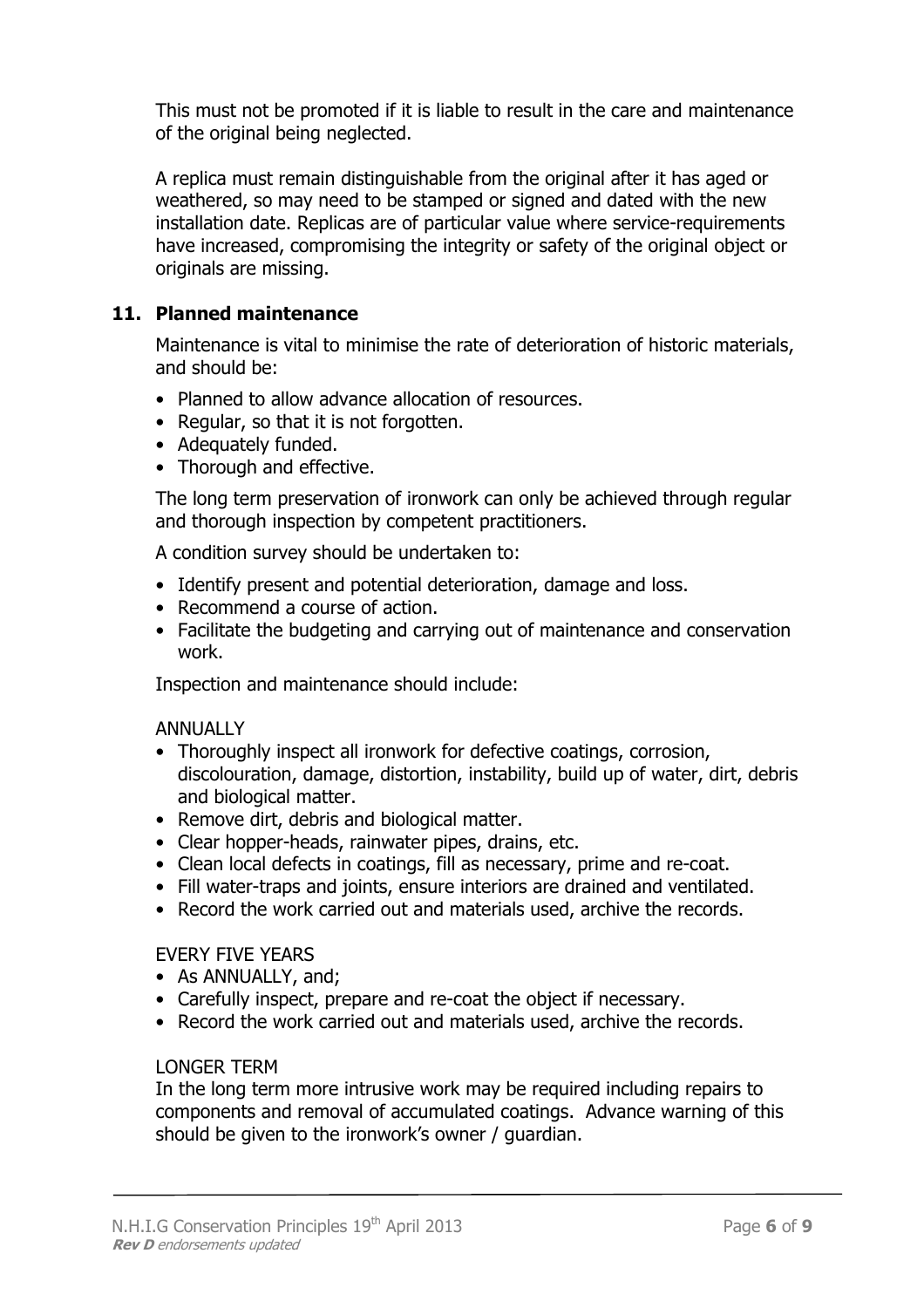# 12. Selection and proper training of suitable practitioners

Craftspeople, managers and professionals must be competent in the theory and practice of ironwork conservation and have good knowledge of:

- Core principles and good practice in conservation.
- The properties and uses of historic and contemporary materials.
- The manufacture, designs and applications of traditional metals and associated materials.
- Historic ironworkers and the designs / techniques they used and design history of the period.
- The mechanism of corrosion and methods of controlling it.
- Repair and conservation techniques.
- Coating / finishing traditional ironwork.

Practitioners must continually update their knowledge and understanding of best conservation practice.

#### 13. Detailed recording

An historic object, and all work to it, must be recorded before, during and after conservation to enable our successors to:

- Understand the object's history prior to our intervention.
- Understand its current condition.
- Understand the changes we implement.
- Understand the nature and rate of deterioration the object is subject to over a long period.
- Make wise and informed decisions on the on-going care of the object.

Photographs and sketches supported by notes and dimensions are recommended as quick and effective methods of recording.

Records are to be stored in a registered archive such as the County Records Office, or the registered archive of the organisation commissioning the work. Records are of no value if they deteriorate or are lost, so must be stored securely in stable conditions, preferably close to the object to which they refer.

Technology advances and digital records may become difficult to read, so should be backed up by paper, the most long-lived recording technology to date.

#### 14. Comprehensive written maintenance schedules and operation guidelines

These are needed to:

- Facilitate planned maintenance (see Clause 11).
- Minimise the potential deterioration and damage to historic ironwork.
- Minimise the danger to those who use or come into contact with the ironwork.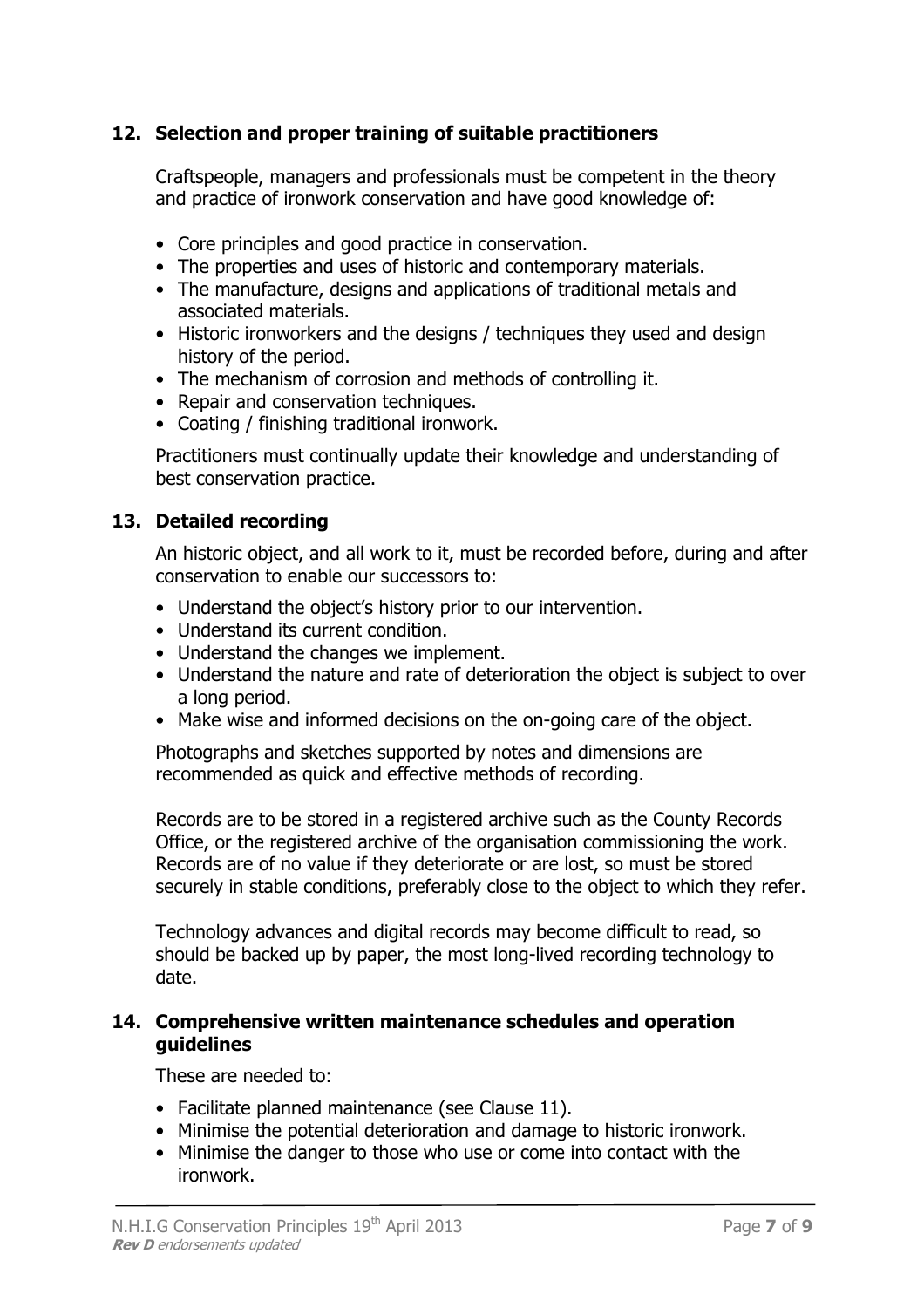# 15. Specification of all stages of work in accordance with good conservation practice

Specifications, drawings and schedules of work define the scope and standard of work required and provide a basis for payment. Documents forming the basis of a contract must be:

- Based on good ironwork conservation principles and practice.
- Sufficiently detailed to avoid misunderstandings.
- Supported by adequate funding and terms of contract.
- Based on adequate knowledge of current condition.

If the current condition of ironwork or the scope of conservation work is not fully known, a preliminary survey at the Client's expense may be needed. It is the responsibility of the conservation specialist to highlight this need.

Inadequate specifications risk damage being done to the ironwork and strained contractual relations between employer and ironworker.

Clients would be wise to allow for reasonable provision for contingencies.